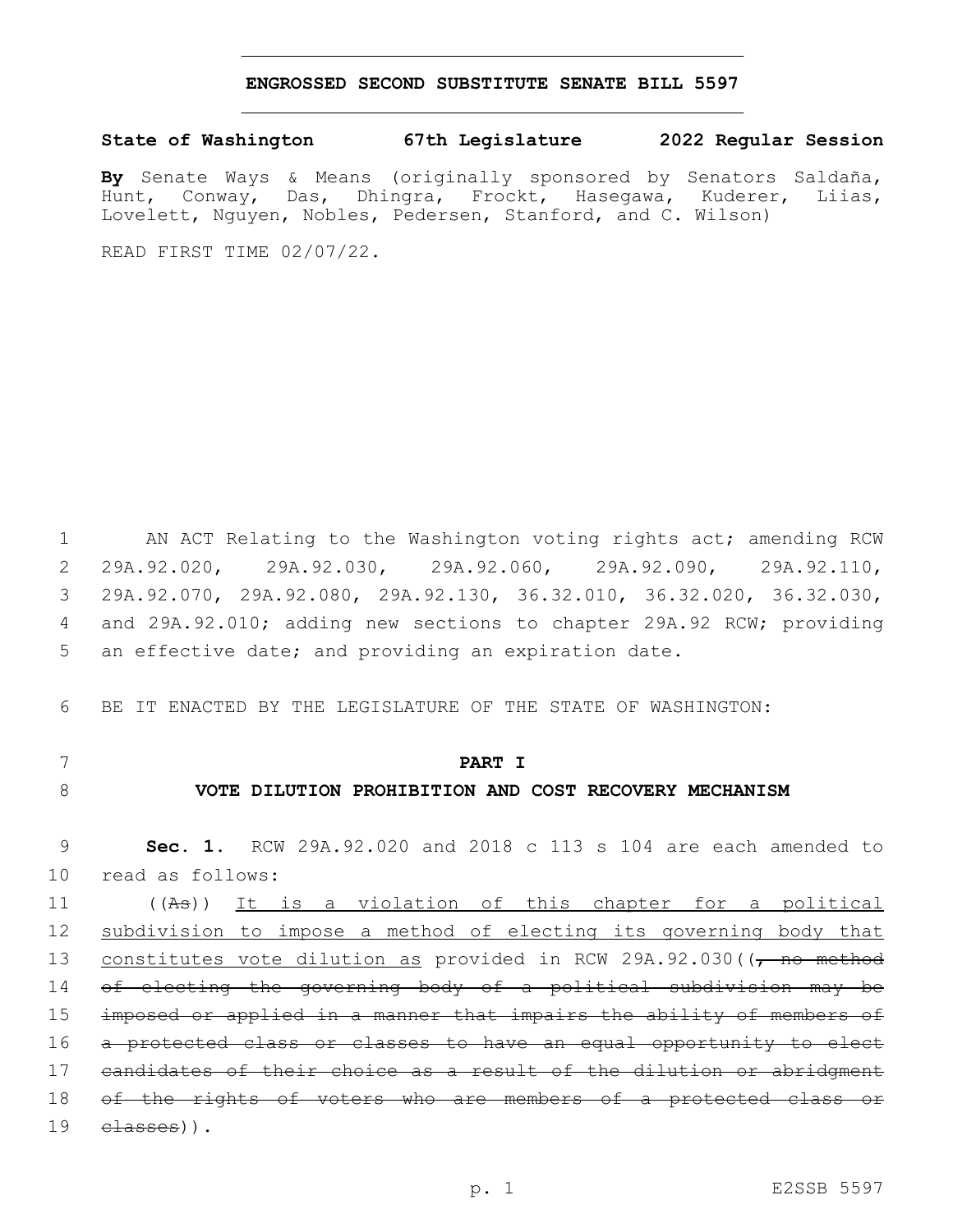**Sec. 2.** RCW 29A.92.030 and 2019 c 64 s 7 are each amended to 2 read as follows:

3 (1) A political subdivision  $((\pm s))$  commits vote dilution and 4 shall be found in violation of this chapter when it is shown that:

 (a) Elections in the political subdivision exhibit polarized 6 voting; and

 (b) Members of a protected class or classes do not have an equal opportunity to elect candidates of their choice as a result of the dilution or abridgment of the rights of members of that protected 10 class or classes.

 (2) The equal opportunity to elect shall be assessed pragmatically, based on local election conditions, and may include 13 crossover districts. No single factor is dispositive or necessary to establish a violation of this section. The fact that members of a protected class are not geographically compact or concentrated to constitute a majority in a proposed or existing district-based election district shall not preclude a finding of a violation under 18 this chapter, but may be a factor in determining a remedy. ((The 19 equal opportunity to elect shall be assessed pragmatically, based on 20 local election conditions, and may include crossover districts.))

 (3) In determining whether there is polarized voting under this chapter, the court shall analyze elections of the governing body of the political subdivision, ballot measure elections, elections in which at least one candidate is a member of a protected class, and other electoral choices that affect the rights and privileges of members of a protected class. Elections conducted prior to the filing of an action pursuant to this chapter are more probative to establish 28 the existence of ((racially)) polarized voting than elections 29 conducted after the filing of an action.

 (4) The election of candidates who are members of a protected class and who were elected prior to the filing of an action pursuant to this chapter shall not preclude a finding of polarized voting that results in an unequal opportunity for a protected class to elect 34 candidates of their choice.

 (5) Proof of intent on the part of the voters or elected officials to discriminate against a protected class is not required 37 for a cause of action to be sustained.

 (6) Other factors such as the history of discrimination, the use of electoral devices or other voting practices or procedures that may enhance the dilutive effects of at large elections, denial of access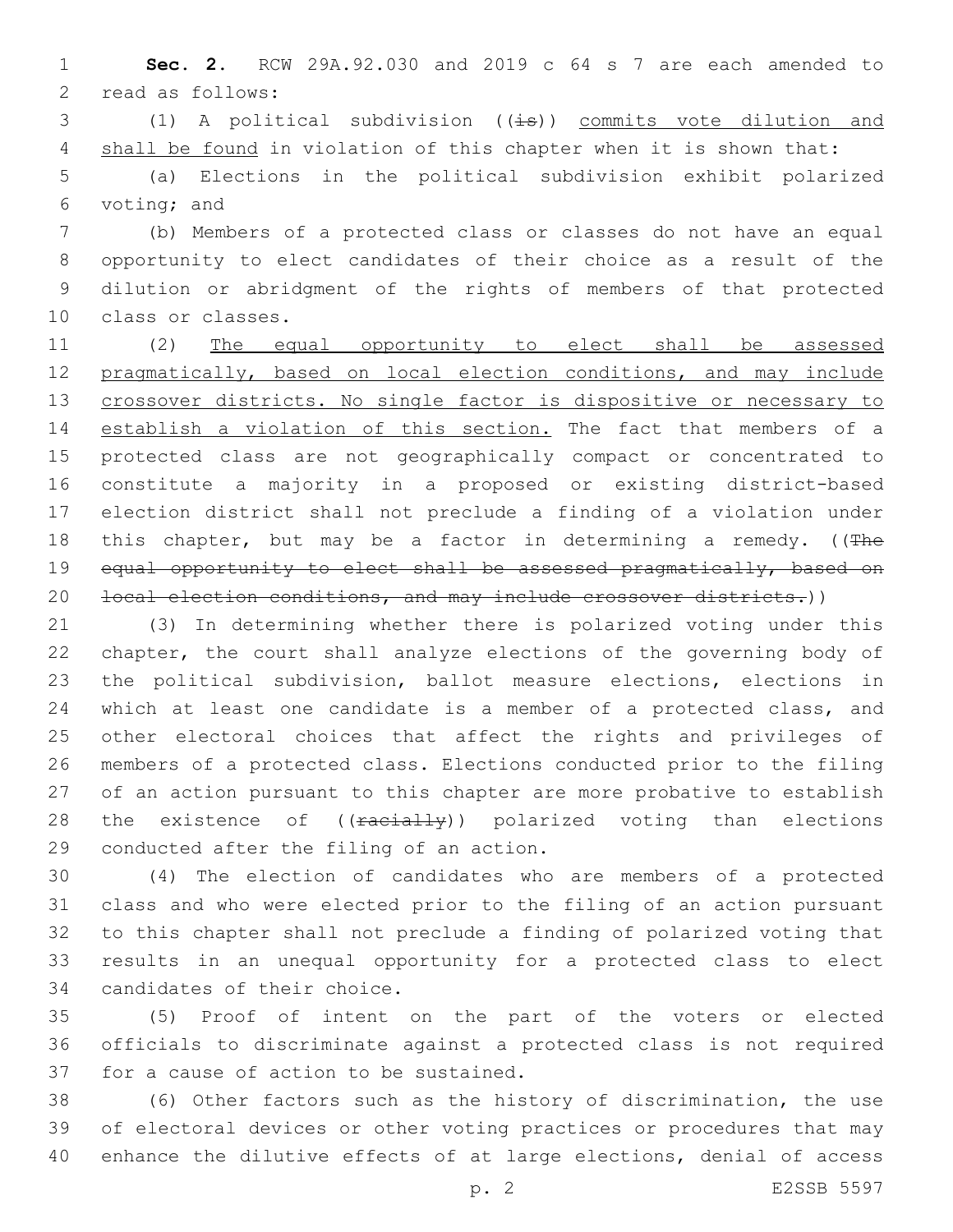to those processes determining which groups of candidates will receive financial or other support in a given election, the extent to which members of a protected class bear the effects of past discrimination in areas such as education, employment, and health, which hinder their ability to participate effectively in the political process, and the use of overt or subtle racial appeals in political campaigns are probative, but not necessary factors, to 8 establish a violation of this chapter.

 (7) A class of citizens protected by this section may include a cohesive coalition of members of different racial, ethnic, or 11 language minority groups.

 **Sec. 3.** RCW 29A.92.060 and 2019 c 64 s 9 are each amended to 13 read as follows:

14 (1) A voter who resides in the political subdivision or an organization whose membership includes or is likely to include a 16 voter in the jurisdiction and who resides in the political subdivision who intends to challenge a political subdivision's electoral system under this chapter shall first notify the political subdivision. The political subdivision shall promptly make such 20 notice public.

 (2) The notice provided shall identify and provide contact information for the person or persons who intend to file an action, and shall identify the protected class or classes whose members do not have an equal opportunity to elect candidates of their choice or an equal opportunity to influence the outcome of an election because of alleged vote dilution and polarized voting. The notice shall also include a type of remedy the person believes may address the alleged 28 violation of RCW 29A.92.030.

 **Sec. 4.** RCW 29A.92.090 and 2019 c 64 s 12 are each amended to 30 read as follows:

 (1) After exhaustion of the time period in RCW 29A.92.080, any voter who resides in a political subdivision or organization whose membership includes or is likely to include a voter in the jurisdiction and who resides in the political subdivision where a violation of RCW 29A.92.020 is alleged may file an action in the superior court of the county in which the political subdivision is located. If the action is against a county, the action may be filed in the superior court of such county, or in the superior court of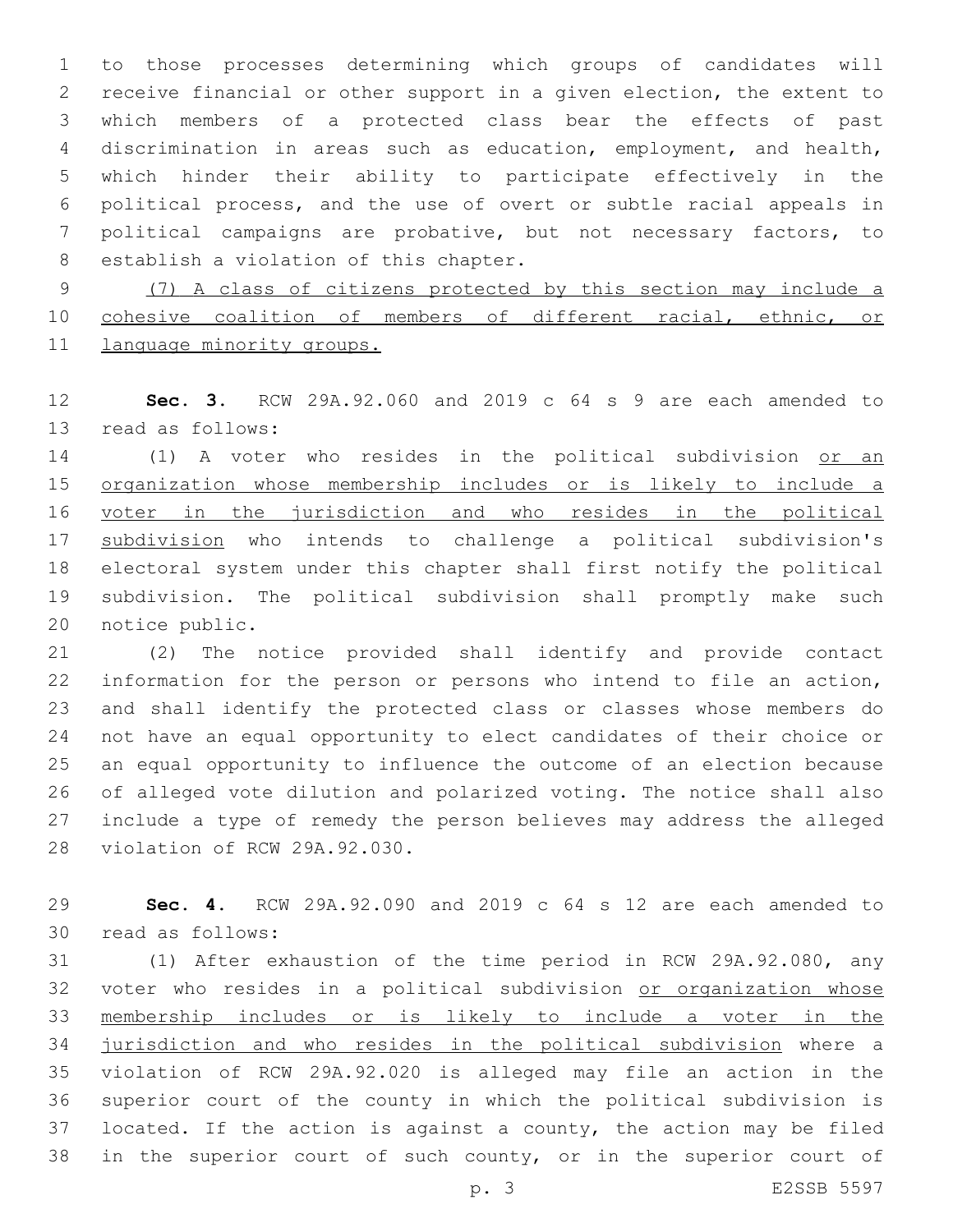either of the two nearest judicial districts as determined pursuant to RCW 36.01.050(2). An action filed pursuant to this chapter does 3 not need to be filed as a class action.

 (2) ((Members)) A cohesive coalition of members of different protected classes may file an action jointly pursuant to this chapter if they demonstrate that the combined voting preferences of the multiple protected classes are polarized against the rest of the 8 electorate.

 **Sec. 5.** RCW 29A.92.110 and 2019 c 454 s 2 are each amended to read as follows:10

 (1) ((The)) After finding a violation of RCW 29A.92.020 or upon 12 stipulation of the parties, the court may order appropriate remedies including, but not limited to, the imposition of a district-based 14 election system. ((The court may order the affected jurisdiction to draw or redraw district boundaries or appoint an individual or panel to draw or redraw district lines. The proposed districts must be 17 approved by the court prior to their implementation.)) In tailoring a 18 remedy, the court shall consider proposed remedies by the parties and may not give deference to a proposed remedy only because it is 20 proposed by the political subdivision. The court may not approve a 21 remedy that has a dilutive effect on the protected class.

22 (2) If the court orders a district-based remedy, the court must approve proposed district boundaries prior to their implementation. The court must determine that the proposed district boundaries will not have a dilutive effect on the protected class before court approval.

 (3) Implementation of a district-based remedy is not precluded by the fact that members of a protected class do not constitute a numerical majority within a proposed district-based election district. If, in tailoring a remedy, the court orders the implementation of a district-based election district where the members of the protected class are not a numerical majority, the court shall do so in a manner that provides the protected class an equal opportunity to elect candidates of their choice. The court may also approve a district-based election system that provides the protected class the opportunity to join in a coalition of two or more protected classes to elect candidates of their choice if there is demonstrated political cohesion among the protected classes.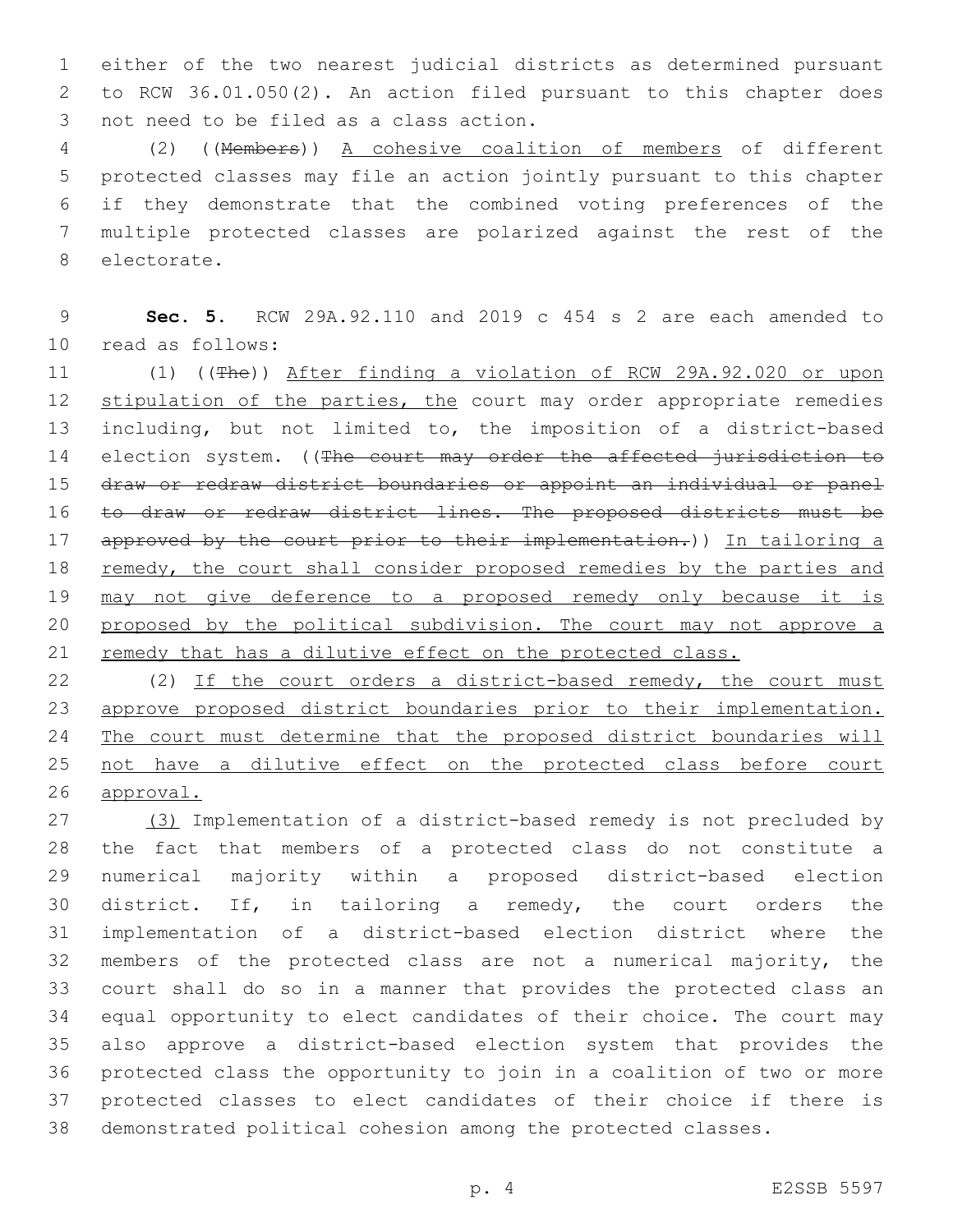(( $(3)$ ))  $(4)$  In tailoring a remedy after a finding of a violation of RCW 29A.92.020 or upon stipulation of the parties:

 (a) If the court's order providing a remedy or approving proposed districts, whichever is later, is issued during the period of time between the first Tuesday after the first Monday of November and on or before January 15th of the following year, the court shall order new elections, conducted pursuant to the remedy, to occur at the next succeeding general election. If a special filing period is required, filings for that office shall be reopened for a period of three business days, such three-day period to be fixed by the filing 11 officer.

 (b) If the court's order providing a remedy or approving proposed districts, whichever is later, is issued during the period of time between January 16th and on or before the first Monday of November, the next election will occur as scheduled and organized under the current electoral system, but the court shall order new elections to occur pursuant to the remedy at the general election the following 18 calendar year.

 (c) The remedy may provide for the political subdivision to hold elections for the members of its governing body at the same time as regularly scheduled elections for statewide or federal offices. All positions on the governing body must stand for election at the next 23 election for the governing body, scheduled pursuant to this 24 subsection  $((+3+))$   $(4)$ . The governing body may subsequently choose to 25 stagger the terms of its positions.

 $((44))$   $(5)$  Within thirty days of the conclusion of any action filed under RCW 29A.92.100, the political subdivision must publish on the subdivision's website, the outcome and summary of the action, as well as the legal costs incurred by the subdivision. If the political subdivision does not have its own website, then it may publish on the 31 county website.

 **Sec. 6.** RCW 29A.92.070 and 2019 c 64 s 10 are each amended to 33 read as follows:

 (1) The political subdivision shall work in good faith with the 35 person or organization providing the notice to implement a remedy that provides the protected class or classes identified in the notice an equal opportunity to elect candidates of their choice. Such work in good faith to implement a remedy may include, but is not limited to consideration of: (a) Relevant electoral data; (b) relevant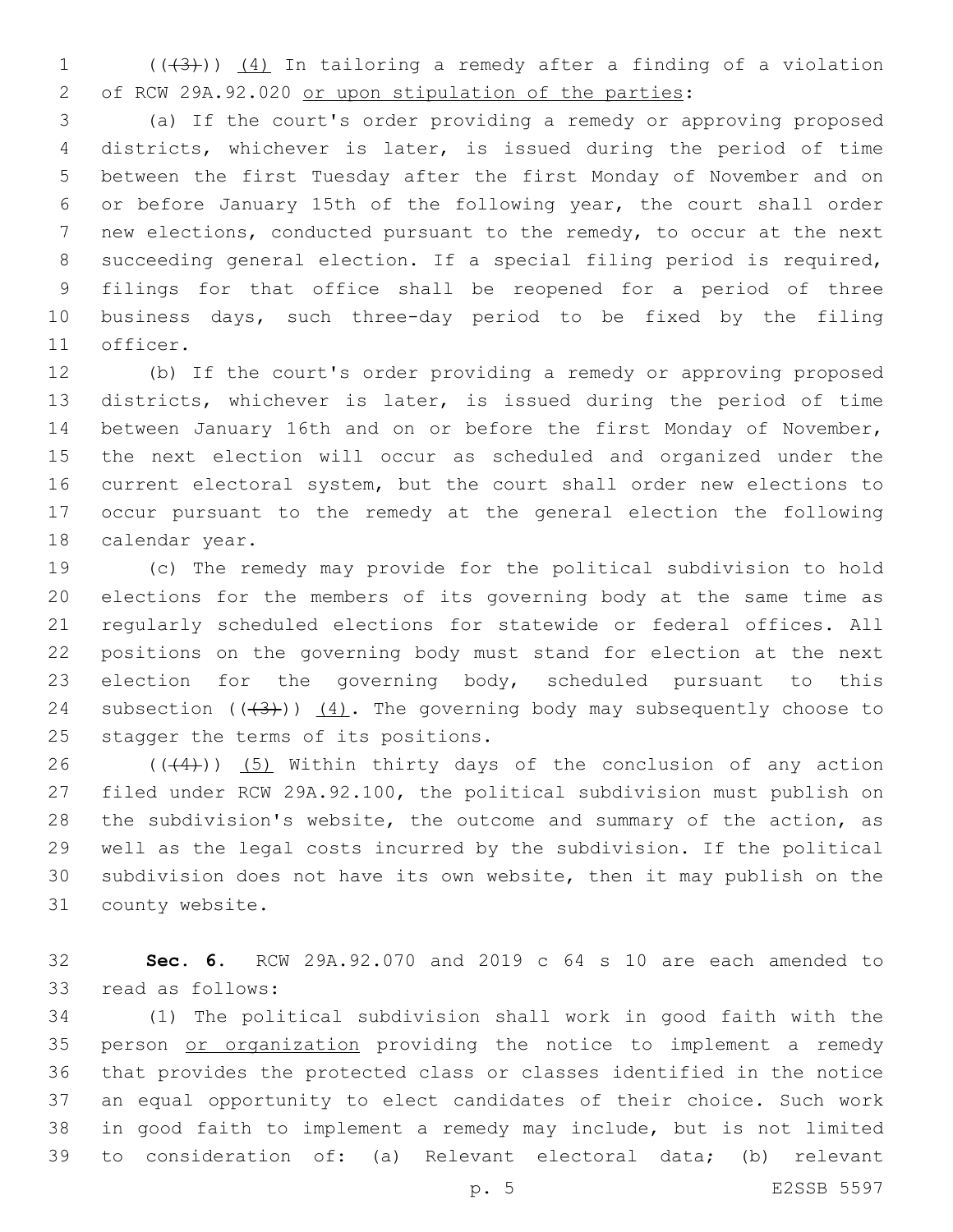demographic data, including the most recent census data available; and (c) any other information that would be relevant to implementing 3 a remedy.

 (2) If the political subdivision adopts a remedy that takes the notice into account, or adopts the notice's proposed remedy, the political subdivision shall seek a court order acknowledging that the political subdivision's remedy complies with RCW 29A.92.020 and was prompted by a plausible violation. The person who submitted the notice may support or oppose such an order, and may obtain public records to do so. The political subdivision must provide all political, census, and demographic data and any analysis of that data used to develop the remedy in its filings seeking the court order and with any documents made public. All facts and reasonable inferences shall be viewed in the light most favorable to those opposing the political subdivision's proposed remedy at this stage. There shall be a rebuttable presumption that the court will decline to approve the political subdivision's proposed remedy at this stage.

 (3) If the court concludes that the political subdivision's remedy complies with RCW 29A.92.020, an action under this chapter may not be brought against that political subdivision for four years by any party so long as the political subdivision does not enact a change to or deviation from the remedy during this four-year period that would otherwise give rise to an action under this chapter.

24 (4) In agreeing to adopt the person's or organization's proposed remedy, the political subdivision may do so by stipulation, which 26 shall become a public document.

 (5)(a) If the court issues an order under subsection (2) of this 28 section, the person or organization who sent the notice may make a demand to the political subdivision for reimbursement of the costs incurred in conducting the research necessary to send the notice. A demand made under this subsection must:

(i) Be in writing;

 (ii) Be received by the political subdivision within 30 days of 34 the adoption of the new electoral system; and

 (iii) Include financial documentation, such as a detailed invoice for demographic services, that support the demand. The political subdivision may request additional documentation if the documentation provided is insufficient for the political subdivision to corroborate the claimed costs.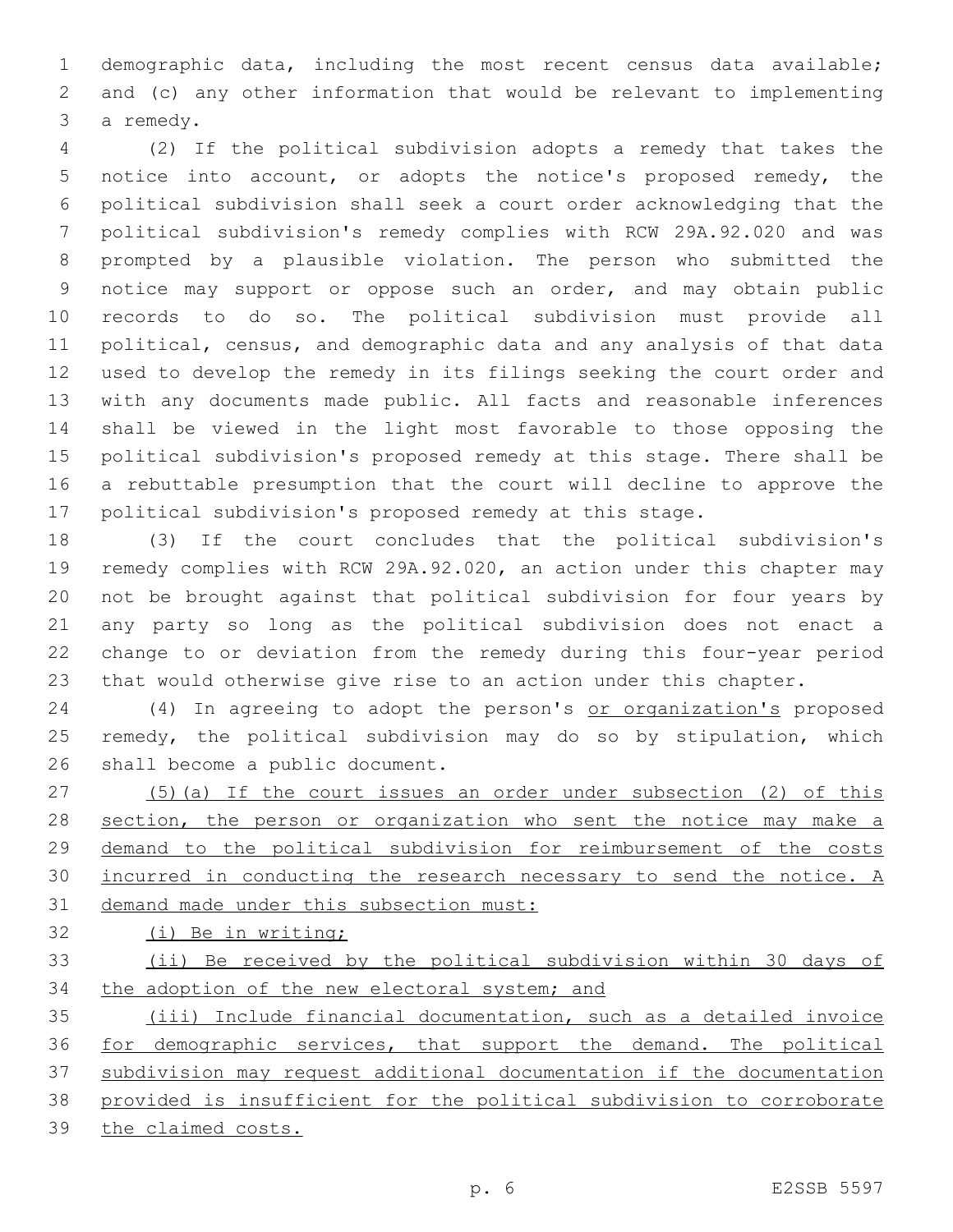(b) The political subdivision shall, within 60 days of receiving 2 the demand, reimburse the reasonable costs of the person or organization who sent the notice, not to exceed \$50,000.

 **Sec. 7.** RCW 29A.92.080 and 2019 c 64 s 11 are each amended to 5 read as follows:

 (1) Any voter who resides in the political subdivision or organization whose membership includes or is likely to include a voter in the jurisdiction and who resides in the political 9 subdivision may file an action under this chapter if, ((one hundred 10 eighty)) 90 days after a political subdivision receives notice of a challenge to its electoral system under RCW 29A.92.060, the political subdivision has not obtained a court order stating that it has 13 adopted a remedy in compliance with RCW 29A.92.020. ((However, if 14 notice is received after July 1, 2021, then the political subdivision 15 shall have ninety days to obtain a court order before an action may be  $filed.)$ )

 (2) If a political subdivision has received two or more notices containing materially different proposed remedies, the political subdivision shall work in good faith with the persons to implement a remedy that provides the protected class or classes identified in the notices an equal opportunity to elect candidates of their choice. If the political subdivision adopts one of the remedies offered, or a different remedy that takes multiple notices into account, the political subdivision shall seek a court order acknowledging that the political subdivision's remedy is reasonably necessary to avoid a violation of RCW 29A.92.020. The persons or organizations who 27 submitted the notice may support or oppose such an order, and may obtain public records to do so. The political subdivision must provide all political, census, and demographic data and any analysis of that data used to develop the remedy in its filings seeking the court order and with any documents made public. All facts and reasonable inferences shall be viewed in the light most favorable to those opposing the political subdivision's proposed remedy at this stage. There shall be a rebuttable presumption that the court will decline to approve the political subdivision's proposed remedy at 36 this stage.

 (3) If the court concludes that the political subdivision's remedy complies with RCW 29A.92.020, an action under this chapter may not be brought against that political subdivision for four years by

p. 7 E2SSB 5597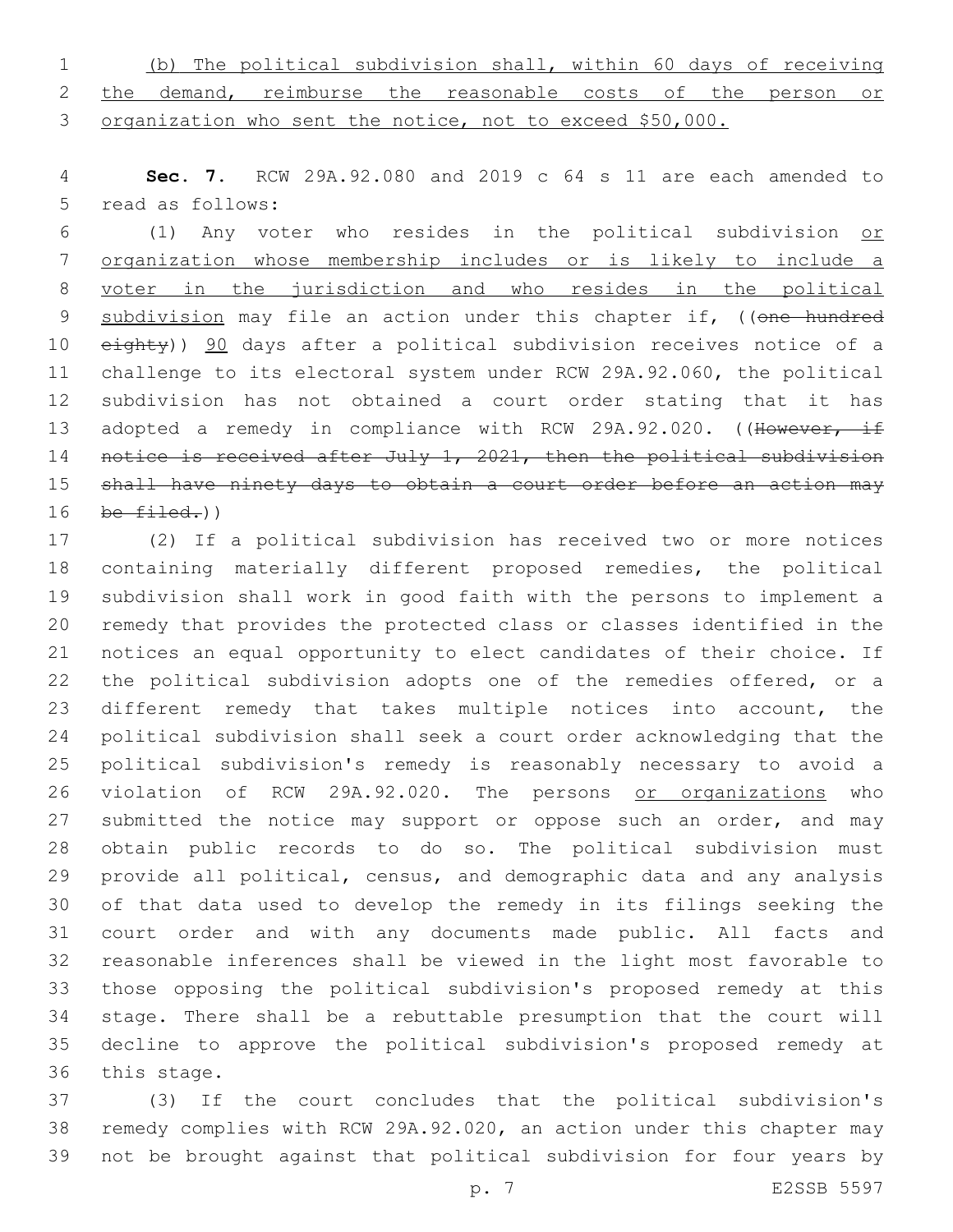any party so long as the political subdivision does not enact a change to or deviation from the remedy during this four-year period that would otherwise give rise to an action under this chapter.

 (4)(a) If the court issues an order under subsection (2) of this section, the persons or organizations who sent notices may make a demand to the political subdivision for reimbursement of the costs incurred in conducting the research necessary to send the notices. A demand made under this subsection must:

(i) Be in writing;

 (ii) Be received by the political subdivision within 30 days of 11 the adoption of the new electoral system; and

 (iii) Include financial documentation, such as a detailed invoice 13 for demographic services, that support the demand. The political subdivision may request additional documentation if the documentation provided is insufficient for the political subdivision to corroborate the claimed costs.

 (b) The political subdivision shall, within 60 days of receiving the demand, reimburse the reasonable costs of the persons or 19 organizations who sent the notices, not to exceed \$50,000.

 **Sec. 8.** RCW 29A.92.130 and 2018 c 113 s 405 are each amended to 21 read as follows:

 (1) In any action to enforce this chapter, the court may allow the prevailing plaintiff or plaintiffs, other than the state or 24 political subdivision thereof, reasonable attorneys' fees, all nonattorney fee costs as defined by RCW 4.84.010, and all reasonable 26 expert witness fees, including all such reasonable fees and costs 27 incurred before filing the action. ((No fees or costs may be awarded 28 if no action is filed.))

 (2)(a) A prevailing plaintiff does not need to achieve relief or favorable judgment if the plaintiff demonstrates that they succeeded in altering the political subdivision's behavior to correct a claimed harm.

 (b) For purposes of this section, "altering the political subdivision's behavior" includes, but is not limited to, adopting a new method of electing a governing body, modifying district boundaries, or amending a voting rule or qualification.

 (3) Prevailing defendants may recover an award of fees or costs 38 pursuant to RCW 4.84.185.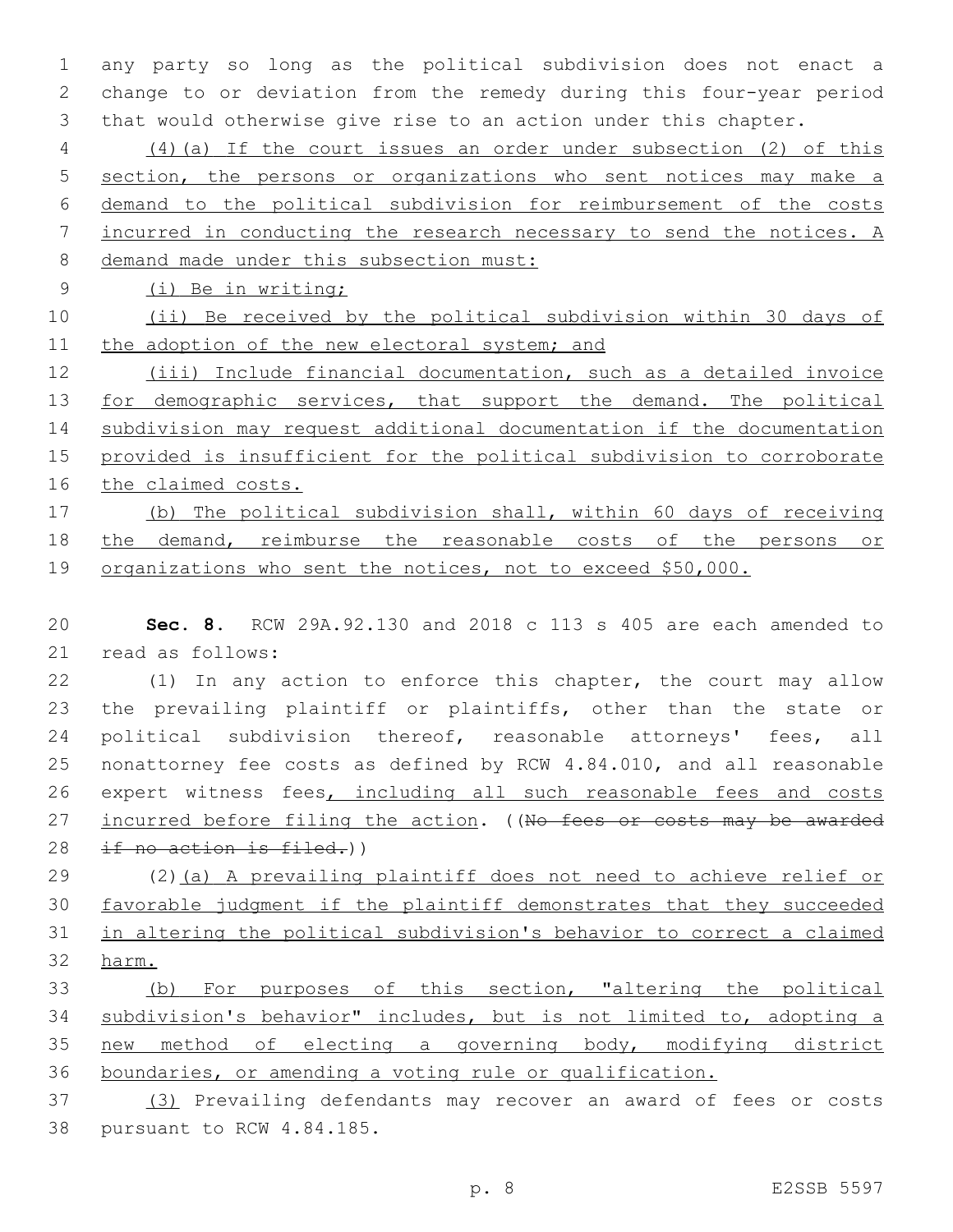| $\mathbf{1}$ | PART II                                                               |
|--------------|-----------------------------------------------------------------------|
| $\mathbf{2}$ | <b>PRECLEARANCE</b>                                                   |
|              |                                                                       |
| 3            | NEW SECTION. Sec. 9. A new section is added to chapter 29A.92         |
| 4            | RCW to read as follows:                                               |
| 5            | (1) For purposes of this section:                                     |
| 6            | (a) "Covered jurisdiction" means:                                     |
| 7            | (i) Any of the following types of political subdivision that are      |
| 8            | determined pursuant to subsection (7) of this section to contain more |
| 9            | than one racial or ethnic group, or at least one language minority    |
| 10           | group, which constitutes at least 10 percent of the subdivision's     |
| 11           | voting age population:                                                |
| 12           | (A) A city with at least 10,000 residents;                            |
| 13           | (B) A county with at least 50,000 residents; or                       |
| 14           | (C) Any port district;                                                |
| 15           | (ii) A school district with at least 2,000 students;                  |
| 16           | (iii) A political subdivision which, within the previous 25           |
| 17           | years, has become subject to a court order or government enforcement  |
| 18           | action based upon a finding of any violation of this chapter, the     |
| 19           | federal voting rights act, the Fifteenth Amendment to the United      |
| 20           | States Constitution, or a voting-related violation of the Fourteenth  |
| 21           | Amendment to the United States Constitution;                          |
| 22           | (iv) A political subdivision which, within the previous five          |
| 23           | years, has failed to comply with its obligations to provide data or   |
| 24           | information to the repository, as stated in section 10 of this act;   |
| 25           | or                                                                    |
| 26           | (v) A political subdivision which, within the previous 25 years,      |
| 27           | has become subject to at least three court orders or government       |
| 28           | enforcement actions based upon a finding of any violation of state or |
| 29           | federal civil rights law or the Fourteenth Amendment to the United    |
| 30           | States Constitution concerning discrimination against members of a    |
| 31           | protected class.                                                      |
| 32           | (b) "Covered practice" means:                                         |
| 33           | (i) Any change to the method of election of members of a              |
| 34           | governing body by adding seats elected at large or by converting one  |
| 35           | or more seats elected from a single-member district to one or more at |
| 36           | large seats or seats from a multimember district;                     |
| 37           | (ii) Any change, or series of changes within a 12-month period,       |
| 38           | to the boundaries of the covered jurisdiction that reduces by more    |

p. 9 E2SSB 5597

than five percentage points the proportion of the jurisdiction's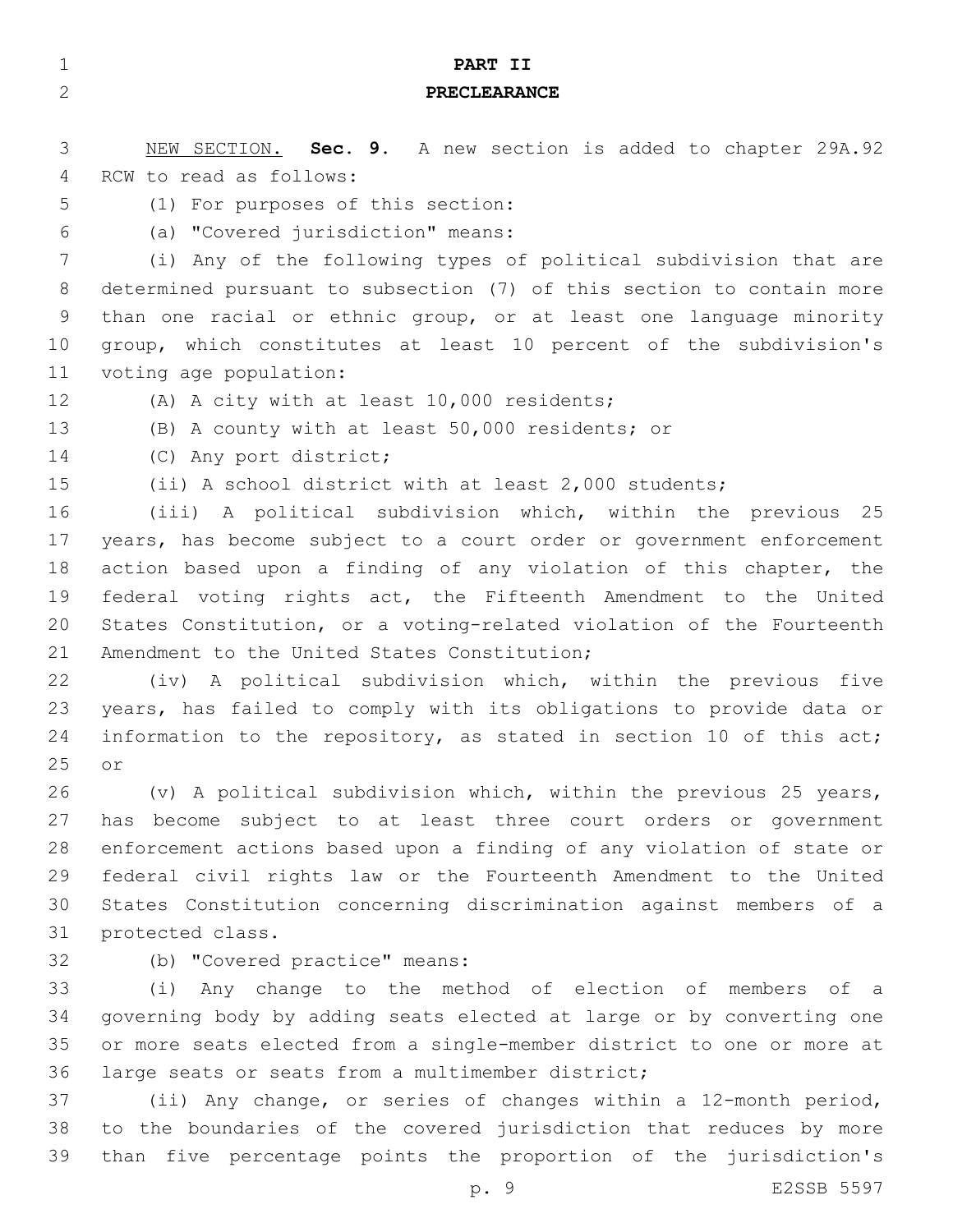voting age population that is composed of members of a single racial or language-minority group, as determined by the most recent American 3 community survey data;

 (iii) Any change to the boundaries of election districts or wards 5 in the covered jurisdiction;

 (iv) Any change that restricts the ability of any person to provide interpreter services to voters in any language other than English or which limits or impairs the creation or distribution of voting materials in any language other than English; or

 (v) Any change to the covered jurisdiction's plan of government, including a change to or in the framing of a jurisdiction's charter.

 (2)(a) Prior to enacting or seeking to administer any voting qualification or prerequisite to voting, or any standard, practice, or procedure with respect to voting, that is a covered practice, the governing body of a covered jurisdiction shall either:

 (i) Institute an action in Thurston county superior court for a declaratory judgment or, if the jurisdiction is located within Thurston county, institute an action in King county superior court 19 for a declaratory judgment; or

 (ii) Submit such covered practice to the attorney general for issuance of a certification that no objection exists to the enactment or administration by the covered jurisdiction of the covered 23 practice.

 (b) The superior court shall issue the declaratory judgment or, if applicable, the attorney general shall issue a certification of no 26 objection, only if the covered practice:

(i) Does not violate RCW 29A.92.020; and

 (ii) Will not result in the retrogression in the position of persons based on race, color, or membership in a language-minority group such that the covered practice does not have the purpose or effect of diminishing the ability of any citizen on account of race, color, or membership in a language-minority group to participate in the electoral process or elect their preferred candidates of choice.

 (c) The attorney general, or any person whose opportunity to vote is affected by a covered practice that has been enacted or administered by a covered jurisdiction, may institute an action in superior court to compel the governing body of the jurisdiction to institute an action for a declaratory judgment or to seek issuance of a certification of no objection pursuant to this subsection.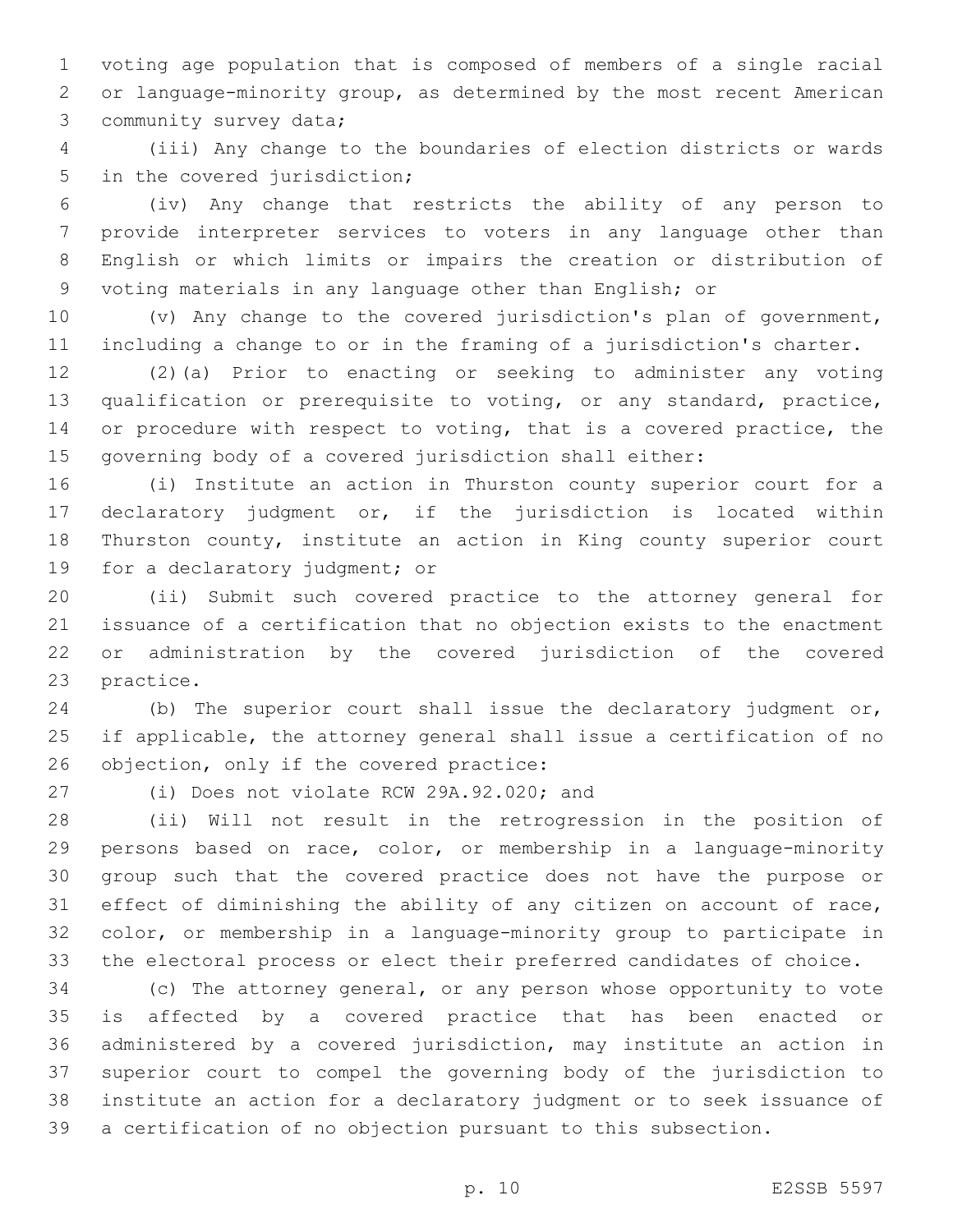(3)(a) No qualification, prerequisite, standard, practice, or procedure that is a covered practice is effective until the superior court has entered a declaratory judgment or the attorney general has issued a certification of no objection.4

 (b) A certification of no objection is deemed to have been issued if:

(i) The attorney general does not issue an objection within:

 (A) Thirty days of submission of any covered policy concerning designation of a site as a voting center or removal of a ballot drop 10 box; or

 (B) Within 60 days of the governing body's submission of any 12 other covered policy; or

 (ii) The attorney general affirmatively indicates that no such objection will be made, upon a showing of good cause to facilitate an expedited approval within 60 days of the governing body's submission.

 (c) An affirmative indication by the attorney general that no objection will be made, the attorney general's failure to object, or a declaratory judgment entered by the superior court pursuant to this section does not bar a subsequent action to enjoin enforcement of any qualification, prerequisite, standard, practice, or procedure.

 (d) If the attorney general affirmatively indicates that no objection will be made within the 60-day period following the receipt of the governing body's submission, the attorney general may reserve the right to reexamine the submission if additional information that would otherwise require objection in accordance with this section comes to his or her attention during the remainder of the 60-day 27 period.

 (e) For any covered policy concerning the establishment of a district-based election system, apportionment plans, or a change to the form of government of a political subdivision, the attorney general may invoke up to two extensions of 90 days each.

 (4) If the attorney general objects to a covered practice submitted by a covered jurisdiction, the governing body of such jurisdiction may file an appeal to the objection in Thurston county 35 superior court.

 (5) If the attorney general issues a certification of no objection to a covered practice submitted by a covered jurisdiction, any person whose opportunity to vote is affected by the covered practice may file an action in superior court to appeal the attorney general's issuance of a certification of no objection.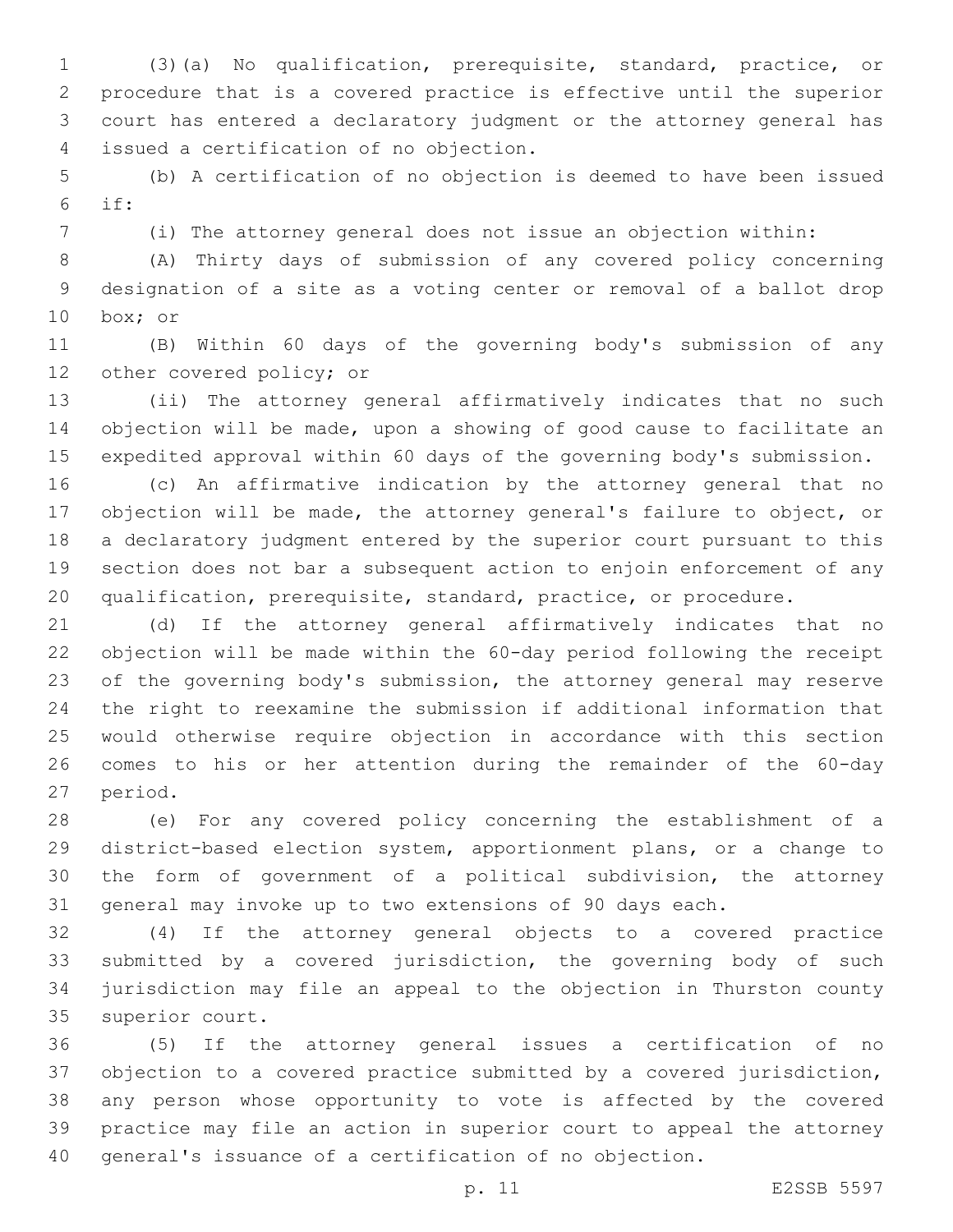(6) In any action filed pursuant to this subsection, the superior court shall enjoin the enactment or administration of the covered practice that is the subject of the action unless it determines that the covered practice neither has the purpose or effect of denying or abridging the right to vote on account of race or color or membership in a language-minority group nor will it result in the retrogression in the position of members of a racial or ethnic group with respect to their effective exercise of the electoral franchise.

 (7) As early as practicable each fifth calendar year, the secretary of state shall, in consultation with the attorney general, 11 the office of financial management, and other relevant agencies, notify those political subdivisions which qualify as covered jurisdictions pursuant to subsection (1) of this section, based on the most recent American community survey data or other census data. The attorney general shall publish the list of these counties, cities, and towns on a website established and maintained for this purpose. A determination made pursuant to this subsection is 18 effective upon publication.

19 (8) This section expires June 30, 2029.

#### **PART III**

### **DATA COLLECTION AND REQUIRED REPORTING**

 NEW SECTION. **Sec. 10.** A new section is added to chapter 29A.92 23 RCW to read as follows:

 (1) There shall be established within the University of Washington a repository of the data necessary to assist the state and all political subdivisions with evaluating whether and to what extent existing laws and practices with respect to voting and elections are consistent with the public policy expressed in this title, implementing best practices in voting and elections to achieve the purposes of this title, and to investigate potential infringements 31 upon the right to vote.

 (2) The operation of the repository shall be the responsibility 33 of the director of the repository, hereinafter referred to in this title as the "director," who shall be employed by the University of Washington with doctoral level expertise in demography, statistical analysis, and electoral systems. The director shall be appointed by 37 the governor.

- 
-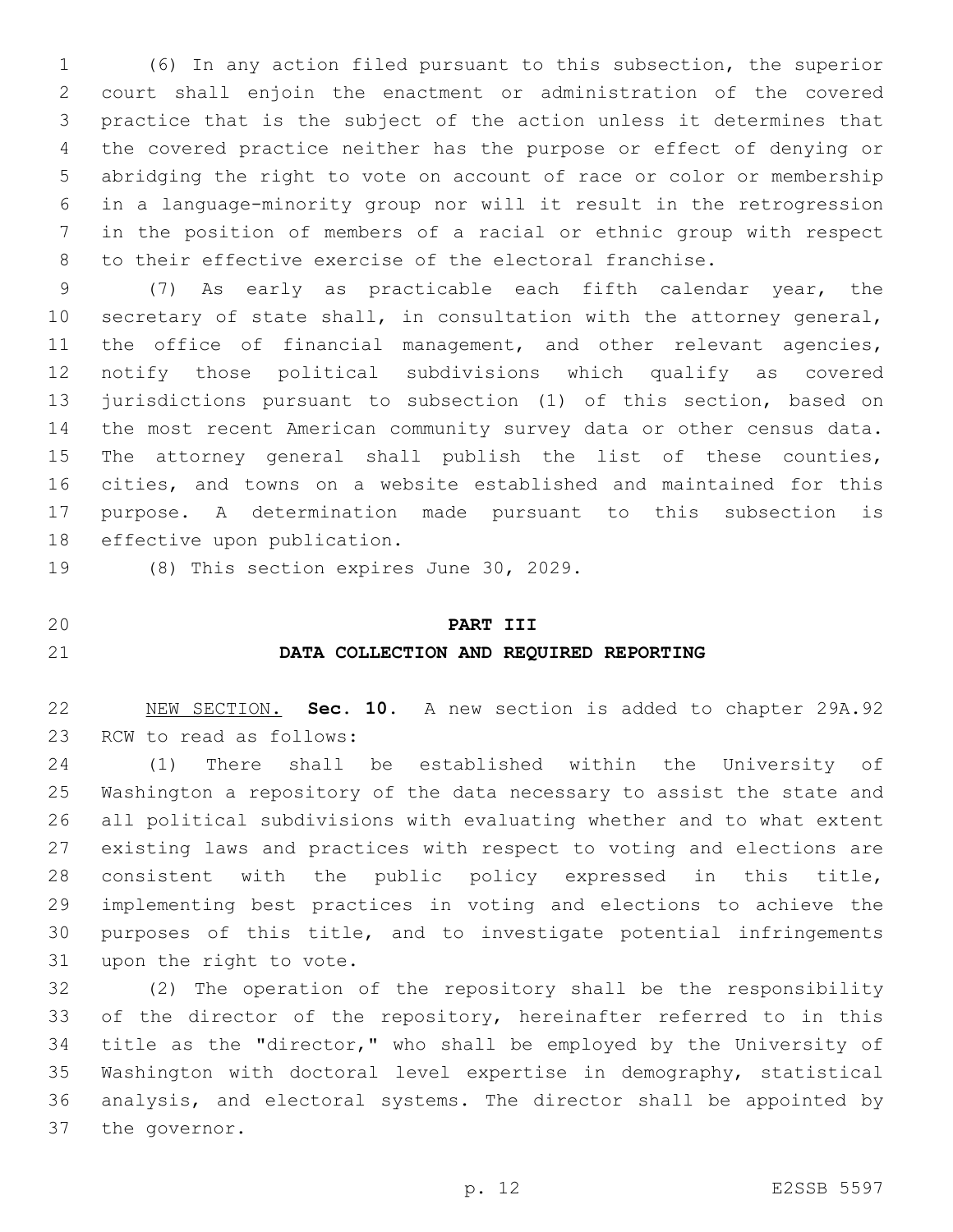(3) The director shall appoint such staff as are necessary to 2 implement and maintain the repository.

 (4) The repository shall maintain in electronic format at least the following data and records, where available, for at least the 5 previous 12-year period:

 (a) Estimates of the total population, voting age population, and citizen voting age population by race, ethnicity, and language- minority groups, broken down to the election district and precinct level on a year-by-year basis for every political subdivision in the state, based on data from the United States census bureau, American community survey, or data of comparable quality collected by a public 12 office;

 (b) Election results at the precinct level for every statewide election and every election in every political subdivision;

 (c) Regularly updated voter registration lists, voter history files, voting center locations, ballot drop box locations, and student engagement hub locations for every election in every 18 political subdivision;

 (d) Contemporaneous maps, descriptions of boundaries, and 20 shapefiles for election districts and precincts;

 (e) Ballot rejection lists, curing lists, and reasoning for ballot rejection for every election in every political subdivision;

 (f) Apportionment plans for every election in every political 24 subdivision; and

 (g) Any other data that the director deems advisable to maintain 26 in furtherance of the purposes of this title.

 (5) The director shall update the data in the repository no later than 30 business days after certification of each election as 29 required by RCW 29A.60.190 or 29A.60.250.

 (6) Except for any data, information, or estimates that identifies individual voters, the data, information, and estimates maintained by the repository shall be posted online and made 33 available to the public at no cost.

 (7) The repository shall prepare any estimates made pursuant to this section by applying the most advanced, peer-reviewed, and 36 validated methodologies.

 (8) On or before January 1, 2023, and every fifth year thereafter, the repository shall publish on its website and transmit to the state for dissemination to county auditors secretary of a list of political subdivisions required pursuant to section 203 of the

p. 13 E2SSB 5597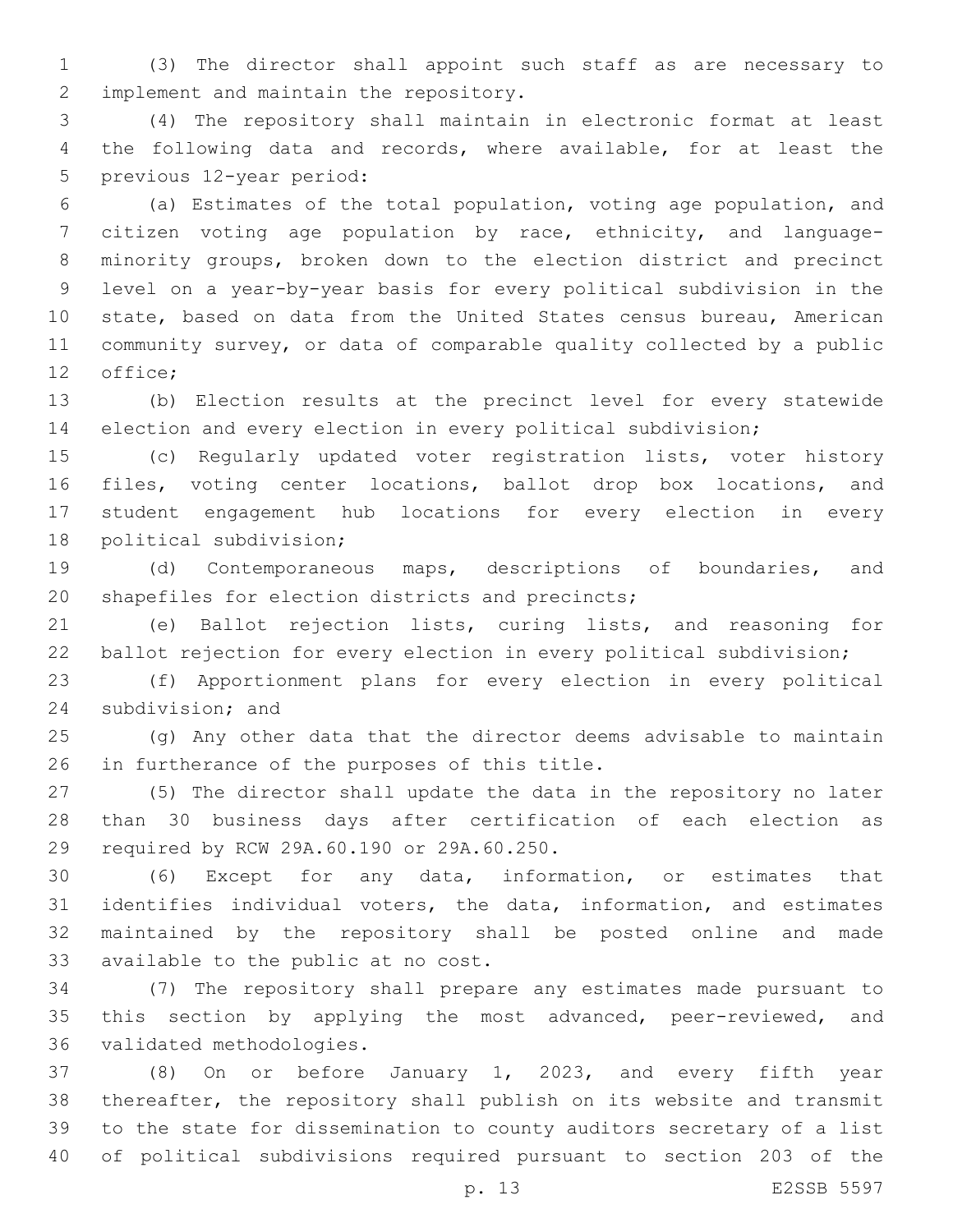federal voting rights act to provide assistance to members of language-minority groups and each language in which those political subdivisions are required to provide assistance. Each county auditor shall transmit the list described herein to all political 5 subdivisions within their jurisdiction.

 (9) Upon the certification of election results and the completion of the voter history file after each election, the secretary of state 8 shall transmit copies of:

(a) Election results at the election district level;

(b) Contemporaneous voter registration lists;10

11 (c) Voter history files;

 (d) Maps, descriptions, and shapefiles for election districts; 13 and

(e) Lists of voting centers and student engagement hubs.

 (10) Staff at the repository may provide nonpartisan technical assistance to political subdivisions, scholars, and the general public seeking to use the resources of the repository.

# **PART IV PROVISIONS FOR COUNTIES**

 **Sec. 11.** RCW 36.32.010 and 1990 c 252 s 1 are each amended to 21 read as follows:

 There is established in each county in this state a board of 23 county commissioners. Except as provided in RCW 36.32.020, 36.32.055, and 36.32.0552, each board of county commissioners shall consist of three qualified electors, two of whom shall constitute a quorum to do 26 business.

 **Sec. 12.** RCW 36.32.020 and 2018 c 113 s 204 are each amended to 28 read as follows:

 The board of county commissioners of each county shall divide their county into three commissioner districts so that each district shall comprise as nearly as possible one-third of the population of the county: PROVIDED, That the territory comprised in any voting precincts of such districts shall remain compact, and shall not be 34 divided by the lines of said districts.

 However, the commissioners of any county composed entirely of islands and with a population of less than thirty-five thousand may divide their county into three commissioner districts without regard

p. 14 E2SSB 5597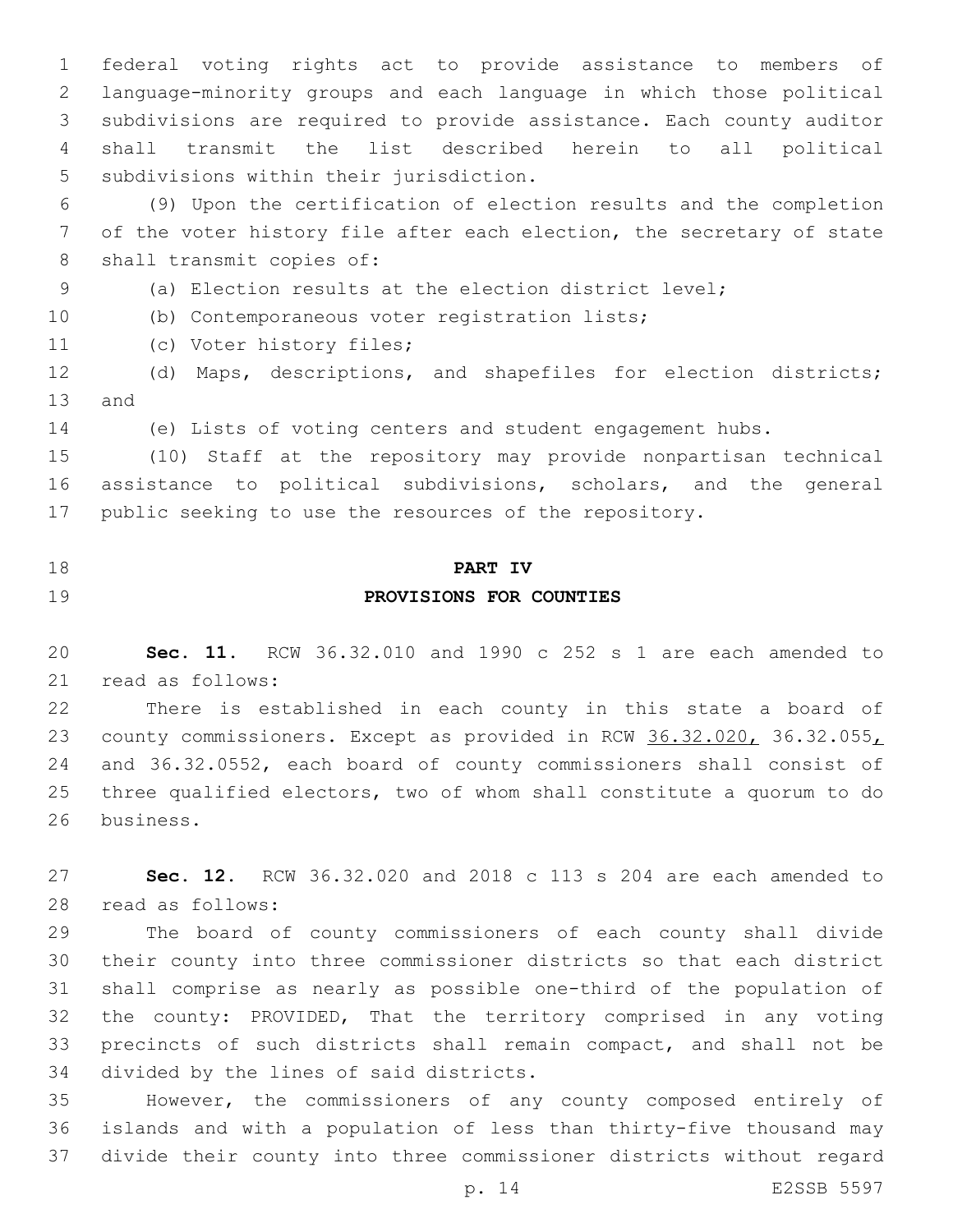to population, except that if any single island is included in more than one district, the districts on such island shall comprise, as 3 nearly as possible, equal populations.

 The commissioners of any county may authorize a change to their electoral system, including expanding from three to five commissioners, pursuant to RCW 29A.92.040. Except where necessary to comply with a court order issued pursuant to RCW 29A.92.110, and except in the case of an intervening census, the lines of the districts shall not be changed more often than once in four years and only when a full board of commissioners is present. The districts shall be designated as districts numbered one, two and three.

 **Sec. 13.** RCW 36.32.030 and 2018 c 301 s 6 are each amended to 13 read as follows:

 (1) Except as provided otherwise in subsection (2) of this section, the terms of office of county commissioners shall be four years and shall extend until their successors are elected and qualified and assume office in accordance with RCW 29A.60.280. The terms of office of county commissioners shall be staggered so that either one or two commissioners are elected at a general election 20 held in each even-numbered year.

 (2)(a) At the general election held in 2022, any noncharter county with a population of four hundred thousand or more must elect county commissioners in accordance with a districting plan adopted under RCW 36.32.054. Any county commissioner whose term is set to expire on or after January 1, 2023, is subject to the new election in accordance with the districting plan. The county commissioners shall begin their terms of office on January 1, 2023, and such terms shall be staggered terms, as designated in the districting plan.

 (b) A county expanding to five commissioners pursuant to RCW 29A.92.040 must elect county commissioners and stagger their terms as designated in its districting plan.

- 
- 

# **PART V GENERAL PROVISIONS**

 **Sec. 14.** RCW 29A.92.010 and 2018 c 113 s 103 are each amended to read as follows:35

 The definitions in this section apply throughout this chapter unless the context clearly requires otherwise. In applying these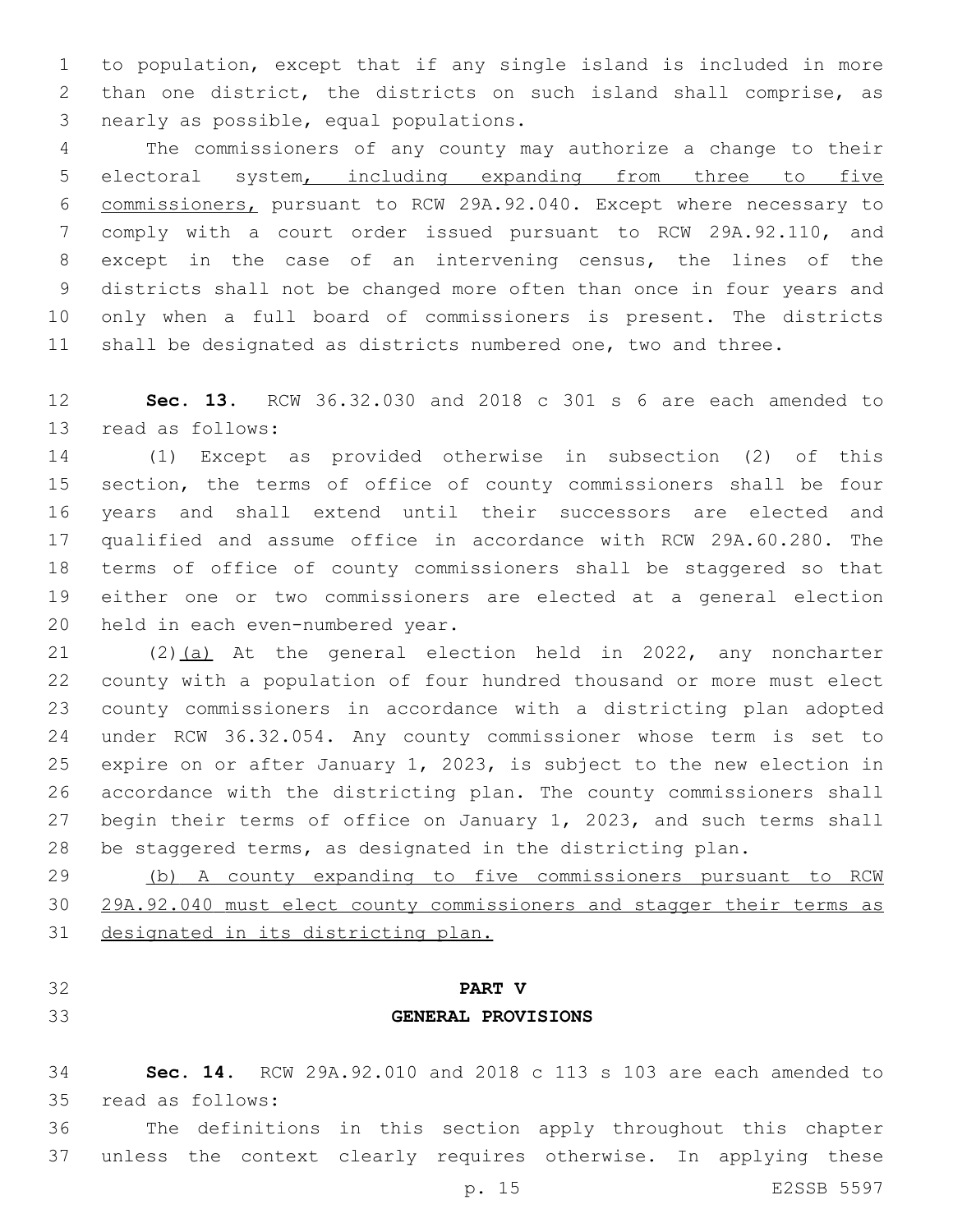definitions and other terms in this chapter, courts may rely on relevant federal case law for guidance to the extent such case law 3 does not violate the spirit, intent, and elements of this chapter.

 (1) "At large election" means any of the following methods of electing members of the governing body of a political subdivision:

 (a) One in which the voters of the entire jurisdiction elect the 7 members to the governing body;

 (b) One in which the candidates are required to reside within given areas of the jurisdiction and the voters of the entire 10 jurisdiction elect the members to the governing body; or

 (c) One that combines the criteria in (a) and (b) of this subsection or one that combines at large with district-based 13 elections.

 (2) "Crossover district" means a district where a protected class 15 is a minority of the population but potentially large enough to elect candidates of choice with help from voters who are not members of the protected class who cross over to support a protected class's candidate of choice.

 (3) "District-based elections" means a method of electing members to the governing body of a political subdivision in which the candidate must reside within an election district that is a divisible part of the political subdivision and is elected only by voters 23 residing within that election district.

 ( $(\overline{3})$ ) (4) "Federal voting rights act" means the federal voting rights act of 1965, 52 U.S.C. 10301 et seq.

 (5) "Plan of government" has the meaning defined in RCW 35A.01.070 for cities operating under the optional municipal code, or the structure of elected officials serving executive and legislative functions in other jurisdictions.

 (6) "Polarized voting" means voting in which there is a difference, as defined in case law regarding enforcement of the 32 federal voting rights act( $\left(\frac{1}{2} - \frac{1}{2} + \frac{1}{2} + \frac{1}{2} + \frac{1}{2} + \frac{1}{2} + \frac{1}{2} + \frac{1}{2} + \frac{1}{2} + \frac{1}{2} + \frac{1}{2} + \frac{1}{2} + \frac{1}{2} + \frac{1}{2} + \frac{1}{2} + \frac{1}{2} + \frac{1}{2} + \frac{1}{2} + \frac{1}{2} + \frac{1}{2} + \frac{1}{2} + \frac{1}{2} + \frac{1}{2} + \frac{1}{$  of candidates or other electoral choices that are preferred by voters in a protected class, and in the choice of candidates and electoral choices that are preferred by voters in the rest of the electorate.

36  $((44))$  (7) "Political subdivision" means any county, city, town, school district, fire protection district, port district, or public 38 utility district, but does not include the state.

39  $((+5+))$   $(8)$  "Protected class" means a class of voters who are 40 members of  $((a))$  any race, color, or language-minority group, as this

p. 16 E2SSB 5597